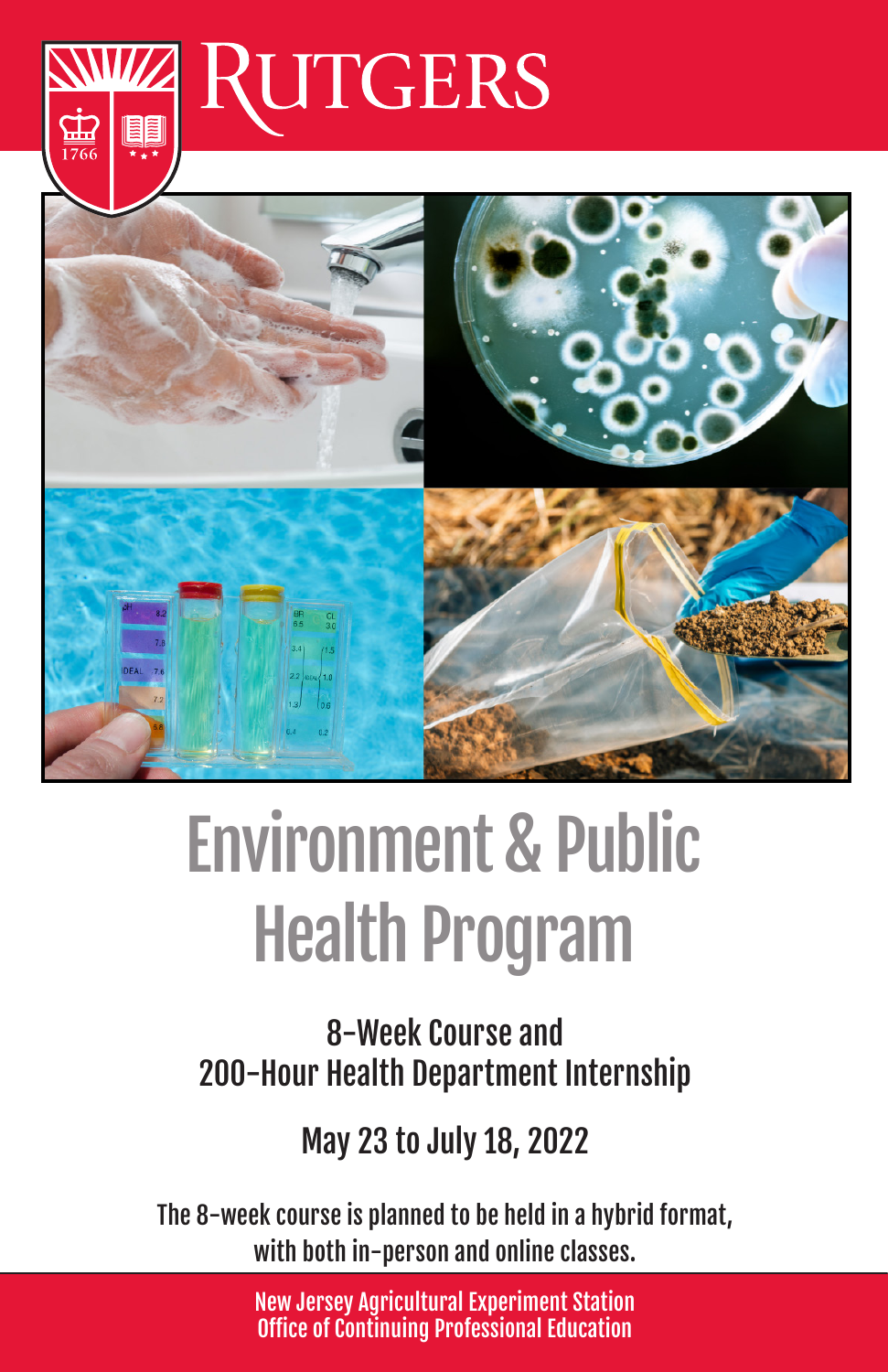

### What Is the Environment & Public Health (EPH) Program?

The Rutgers EPH Program is an 8-week course followed by a 200-hour unpaid field training internship at a NJ health department. In one comprehensive summer career preparation program, you will gain the technical expertise and hands-on experience you need to sit for the NJ Registered Environmental Health Specialist (REHS) licensing exam.

## Career Options in Public Health

In New Jersey, an REHS acts as a front-line investigator. REHSs work as health inspectors, environmental compliance managers, and environmental consultants in both the public and private sectors. EPH graduates work on global and local issues such as:

- Assessing data and resources to control effects of a pandemic event
- Contributing to zoning dialogue for better built environments
- Detecting, reporting, and investigating infectious disease outbreaks
- Developing and exercising bioterrorism preparedness plans
- GIS mapping of disease outbreaks and contamination events
- Monitoring air, soil, and food for safety and regulation compliance
- Protecting surface and ground waters from contamination
- Studying insect and rodent populations to detect disease vectors

If you have the heart, desire, and skills to save lives and protect the environment, now is the time to join the next generation of environmental health professionals!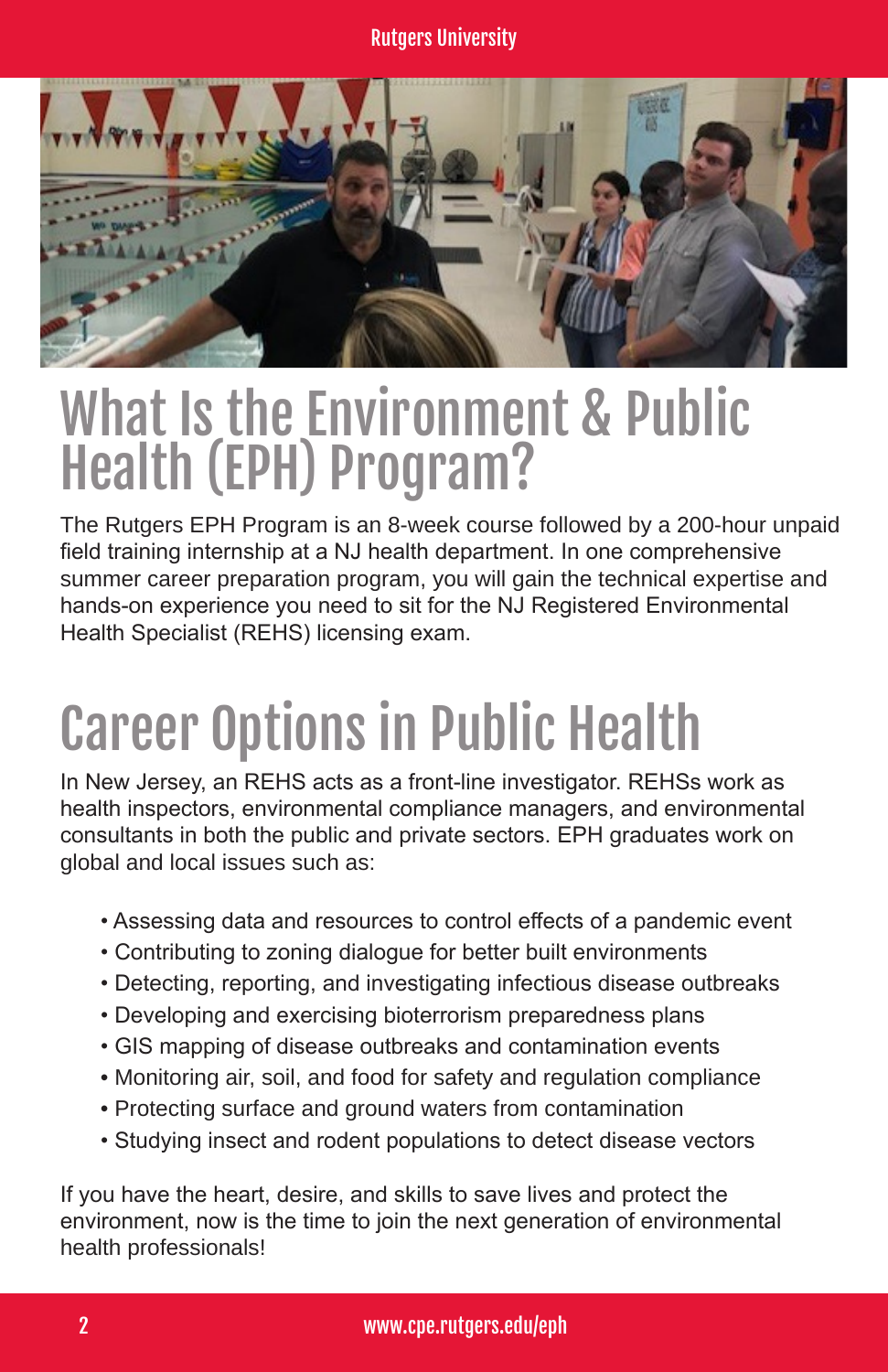#### Office of Continuing Professional Education



### Why Rutgers?



**Career Advancement:** Earn an NJ REHS License: As a graduate of the Rutgers EPH program, you will be eligible to take the New Jersey licensing exam to become a Registered Environmental Health Specialist (REHS). Adding this state license to your resume will help you grow your career in public health.



**Conveniently Condensed Curriculum:** Designed to minimize your time away from work, school, and home, our comprehensive curriculum covers everything you need to prepare for a career in public health in just one 8-week course and summer internship.



**Expert Instructors:** Receive personalized attention from distinguished Rutgers professors, established REHSs, engineers, health officers, NJDEP and NJDOH representatives, environmental consultants, and more!



**Internship Included:** Rutgers will place you in an unpaid 200 hour summer internship at a health department. In addition to classroom learning, you will gain the first-hand experience you need to prepare for the REHS licensing exam.



**Networking:** The EPH network of professors, instructors, alumni, and students is a robust community that you can tap into for job referrals and technical advice throughout your career. Our office maintains contact with hundreds of organizations who notify us of job openings throughout the year.

Plus, Rutgers will pay your initial one-year membership fee to join the NJ Environmental Health Association (www.njeha.org).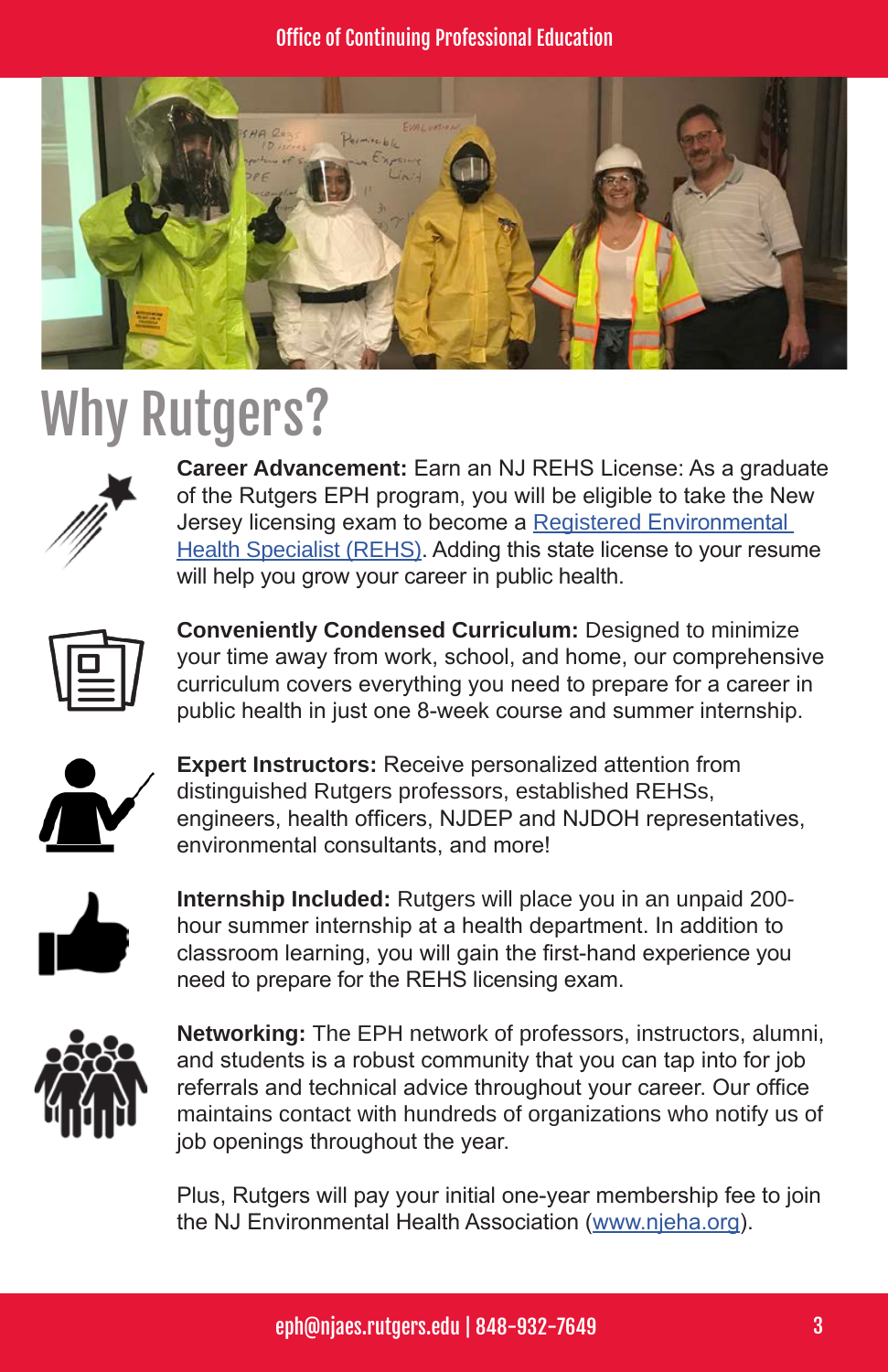## EPH Curriculum

The EPH course includes modules covering a wide range of topics to give you the foundation you need for a career in environmental health.

#### **Environmental Pollution:**

Hazardous materials (earn a HazMat Awareness certificate!) and pollution control strategies for water, indoor air, and atmospheric air.

#### **Epidemiology:**

Agents of communicable disease, causality and association, surveillance, statistical analysis, and outbreak investigation techniques.

#### **Public Health Microbiology:**

Microbial pathogens of public health concern are presented through lectures and real-life outbreak examples, including transmission modes, symptoms, occurrence, and reservoirs.

#### **Public Health Sanitation:**

Veterinary public health, body art, tanning, pool chemistry, youth camp safety, recreational bathing, and food safety principles (e.g. retail food protection and risk-based inspection techniques).

#### **Soils, Septics, and the Environment:**

Regulations and environmental issues related to on-site sewage disposal (septics), underground storage tanks,

wells and water supply, and contamination assessments. Includes reviews of engineering plans and hands-on fieldwork.

#### **Water and Wastewater:**

Beginning with a brief water chemistry review, this module covers how drinking water is protected from contamination, how drinking water and wastewater are conveyed and treated, and the responsibilities of an REHS regarding processes.

#### **Special Topics:**

Basic Pesticide Safety (earn a certificate, the first step toward NJDEP CORE exam eligibility), law, communication, administration, preparedness, resume writing, and more!





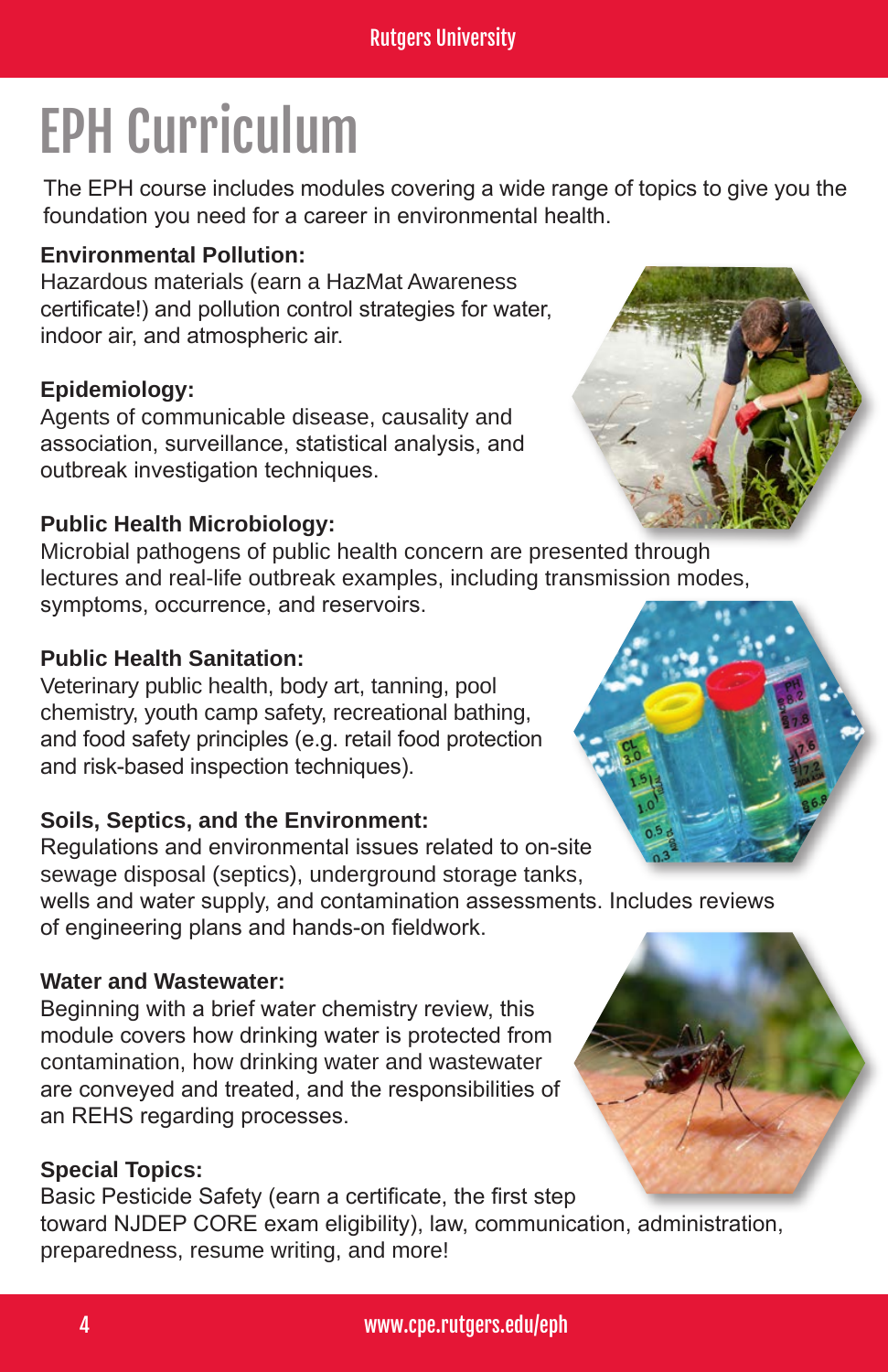

### EPH Internship Experience

After the 8-week class session concludes, we will place you in an unpaid 200 hour (approximately five weeks) internship with a New Jersey health department. Rutgers will arrange the field experience for each student in accordance with the EPH Field Training Manual, which ensures that all trainees receive a complete field training experience.

You'll gain a wide range of on-the-job skills including:

- Inspecting wholesale and retail food establishments
- Conducting epidemiological investigations
- Inspecting recreational bathing facilities
- Investigating air and noise pollution
- Monitoring streams, lakes, and groundwater
- Investigating reports of disease outbreaks
- Observing a court case
- Reviewing different methods of solid waste disposal
- Witnessing septic system installations
- And much more!



"I enjoyed hearing from so many different professionals and being able to ask a lot of questions. I learned so much in this class! Right after my internship, I was immediately hired fulltime."

Breanna Livingstone, REHS Burlington County Health Department, Westampton, NJ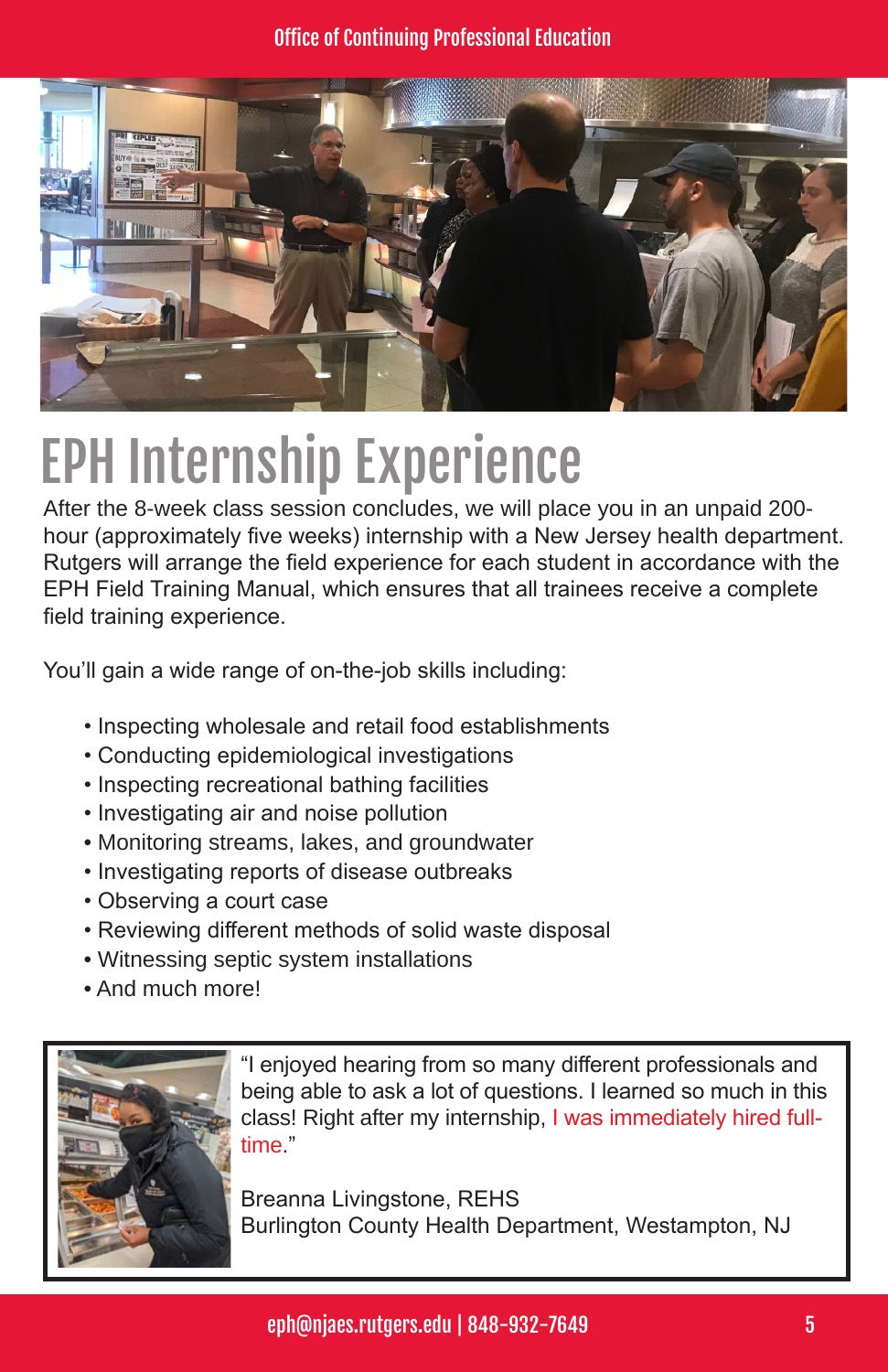### EPH Program Details

#### **Class Dates and Times:**

May 23 - July 18, 2022 / Monday-Friday / 8:45am-3:30pm (approx.) Generally, in-person classes at the Rutgers New Brunswick campus will be held Mon-Wed; online classes will be held Thurs-Fri. Some exceptions will occur.

#### **Internship Dates, Times, and Locations:**

Rutgers places students in full-time, in-person, 200-hour internships at New Jersey health departments. Exact dates and times vary; internships are primarily completed weekdays during typical business hours. Locations vary; we do our best to place students based on their preference and site availability.

#### **Fees:**

\$50 application fee (non-refundable) \$4,195 registration fee (if you register before May 1, 2022) \$4,700 registration fee (if you register on or after May 1, 2022) All fees must be paid in full to reserve a seat in the course.

#### **Refund Policy:**

You may withdraw in writing before May 1 to receive a full refund less the \$50 application fee. After May 1, a \$500 processing/administrative fee will also be deducted from the refund. No refunds offered for withdrawals less than five business days before the course start date.

#### **Financial Aid:**

As a non-credit program, traditional financial aid is not available. However, EPH students may qualify for student loans that can cover the full cost of tuition. Lifetime learning tax credits and veterans benefits may also be available to you. Details: www.cpe.rutgers.edu/eph/financial-aid

#### **Learning and Technology Requirements:**

Students should have high-speed internet, a reliable computer, webcam, and microphone. Tablets and smartphones are not recommended.



"Coming in with a BS in public health and several years experience working for health departments, I still left each day with tremendous knowledge. EPH looked impressive on my resume; all employers knew this was an intense program."

Ruchi Pancholy, REHS Foodborne Disease Surveillance & Response Coordinator, Hawaii Dept. of Health

6 www.cpe.rutgers.edu/eph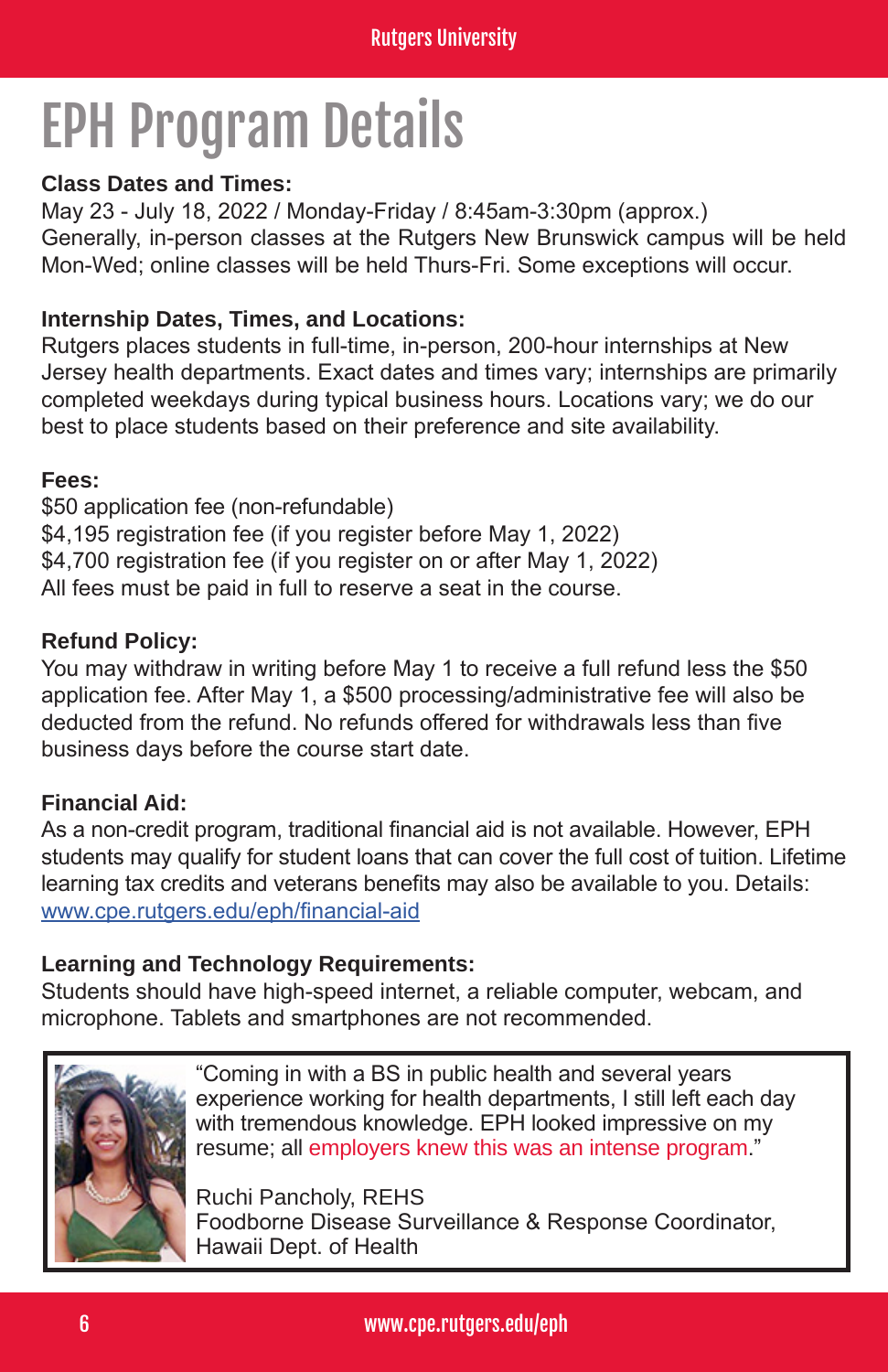### **Prerequisites**

To enroll in EPH, applicants must have:

- 32 credits in biological, physical, chemical, or environmental sciences
- Above must include a lab course; no grades below a C accepted
- A minimum of 90 college credits overall

Courses in biology and chemistry are strongly recommended. If you lack 32 science credits, you may be able to earn up to three (3) science credits by completing EPH plus additional course work. Additional fees, paid to Rutgers Summer Session, will apply. Please contact us if interested in this option.

### Application & Admission Process

Step 1: Fill out the online application form on the EPH website: www.cpe.rutgers.edu/EPH/application.html

- Step 2: Pay the \$50 application fee online: https://go.rutgers.edu/EPH2022Fee
- Step 3: Email ALL of your unofficial college transcript(s) to Program Coordinator Amy Cook at eph@njaes.rutgers.edu. This includes any transcripts from two-year colleges in addition to the transcript from the school where you earned/are earning your bachelor's degree.
- Step 4: If you qualify for the EPH program, we will send you directions on how to register. If you don't yet qualify, we will advise you on courses that will enable you to enroll and best prepare you for success in EPH and an REHS career.

#### **Enrollment Deadline: May 15, 2022**

The EPH program typically fills to capacity by April. Enrollments will be accepted until May 15, if seats are available. After May 15, new applicants will be placed on a waiting list in the event that a registrant withdraws.

## Completion Requirements

To complete EPH and sit for the NJ REHS Licensing Exam, students must pass EPH with a grade of 70% or better, successfully complete the internship requirements, and hold a bachelor's degree. Our office helps EPH graduates with the application process for the NJ REHS exam.